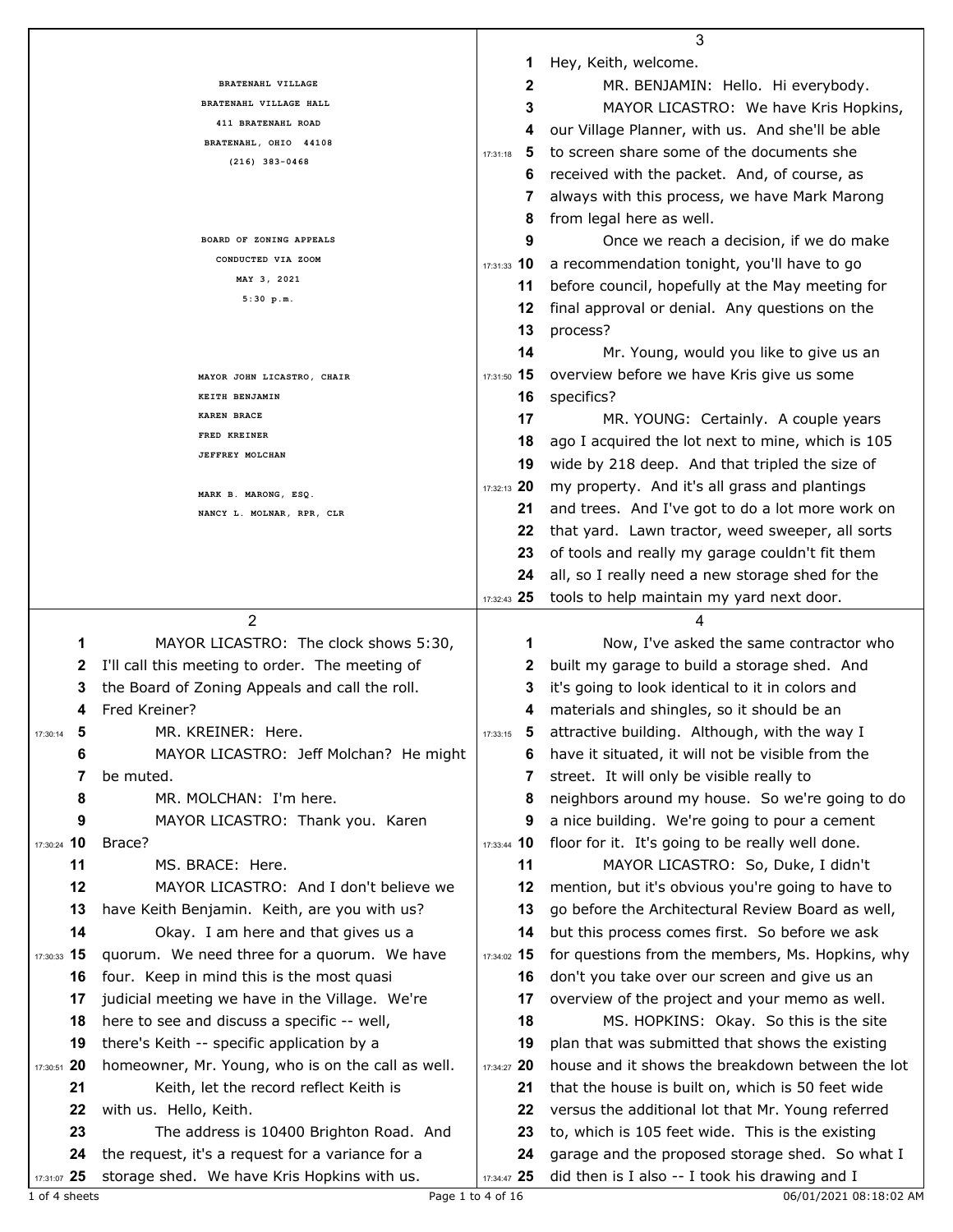|               | 5                                                                                                 |               | 7                                                                                                 |
|---------------|---------------------------------------------------------------------------------------------------|---------------|---------------------------------------------------------------------------------------------------|
| 1             | flipped it around so that north is up. And                                                        | 1             | bottom of the photo. So with that, I have the                                                     |
| 2             | here's the depiction of the proposed storage shed                                                 | 2             | photos of that Mr. Young supplied if anyone would                                                 |
| 3             | behind the garage.                                                                                | 3             | like to see those as well.                                                                        |
| 4             | So there are two variances that are                                                               | 4             | MAYOR LICASTRO: Thank you, Ms. Hopkins.                                                           |
| 5<br>17:35:03 | required based on the proposed shed. One is for                                                   | 5<br>17:38:18 | Any questions from members of the Board?                                                          |
| 6             | the height of the shed, which is limited to 10                                                    | 6             | MR. BENJAMIN: Mayor, yeah, just a                                                                 |
| 7             | feet. And the proposal is for a                                                                   | 7             | couple questions. The first one is the existing                                                   |
| 8             | 12-and-a-half-foot-tall building, so a variance                                                   | 8             | accessory structures in other homes, are they                                                     |
| 9             | of two and a half feet. And then the second                                                       | 9             | around 10 to 12 feet as well, similar in size and                                                 |
| 17:35:22 10   | variance is required for a three-foot setback off                                                 | 17:38:42 10   | scope?                                                                                            |
| 11            | of the side lot line, which as Mr. Young had                                                      | 11            | MS. HOPKINS: I would say that they are                                                            |
| 12            | said, his garage is also just three feet from the                                                 | 12            | taller than 12 and a half feet. I did not go out                                                  |
| 13            | side lot line, so it would be consistent with the                                                 | 13            | and measure them, but based on the photographs, I                                                 |
| 14            | placement of the garage.                                                                          | 14            | would say that they are -- for example, this one                                                  |
| 17:35:41 15   | In my memo to the Board of Zoning                                                                 | 17:38:58 15   | is probably around the same height as what's                                                      |
| 16            | Appeals, I have pointed out a variety of factors                                                  | 16            | proposed and then this is the garage. This is                                                     |
| 17            | that I think are important to take into                                                           | 17            | taller. Garages do not have a minimum -- I'm                                                      |
| 18            | consideration. The first is the fact that as you                                                  | 18            | sorry, a maximum height.                                                                          |
| 19            | can see with all of the stars that are shown,                                                     | 19            | MR. BENJAMIN: You're not sharing                                                                  |
| 17:36:00 20   | these are all accessory buildings that are                                                        | 17:39:13 20   | anymore.                                                                                          |
| 21            | located approximately less than 10 feet. And as                                                   | 21            | MS. HOPKINS: I'm sorry.                                                                           |
| 22            | I mentioned in the note, it's not -- the lot                                                      | 22            | MR. BENJAMIN: That's okay.                                                                        |
| 23            | lines don't quite line up, so it's probably these                                                 | 23            | MS. HOPKINS: I forgot about that. You                                                             |
| 24            | accessory buildings over here, they probably                                                      | 24            | got to redo it.                                                                                   |
| 17:36:23 25   | don't straddle the lot line, but the point is                                                     | 17:39:20 25   | Okay. So behind Mr. Young's house is                                                              |
|               | Molnar Reporting Services, LLC<br>(440) 340-6161                                                  |               | Molnar Reporting Services, LLC<br>(440) 340-6161                                                  |
|               |                                                                                                   |               |                                                                                                   |
| 1             | that they are very close, if not right on the lot                                                 | 1             | this accessory building, this garage, which I                                                     |
| 2             | line. So that seems to be a very common                                                           | 2             | would imagine is similar in height to what is                                                     |
| 3             | characteristic in the neighborhood.                                                               | 3             | proposed. There is another accessory building in                                                  |
| 4             | The other factor to consider, as Mr.                                                              | 4             | this photograph. And then here is the garage                                                      |
|               | Young pointed out, is that it's behind the                                                        | 17:39:53      |                                                                                                   |
| 6             |                                                                                                   |               | that is behind and to the east, so they are all                                                   |
|               | garage. You also have a number of these other                                                     | 6             | at least as tall if not taller than what's                                                        |
| 7             | accessory buildings that are blocking the view,                                                   | 7             | proposed.                                                                                         |
| 8             | so it's not visible to the street and it's maybe                                                  | 8             | MR. BENJAMIN: Okay. And then my other                                                             |
| 9             | visible from this, from inside this house, but to                                                 | 9             | question has to do with if we have received any                                                   |
| 17:37:00 10   | the other houses it won't be visible. And it's a                                                  | 17:40:09 10   | feedback or heard from any of the neighbors.                                                      |
| 11            | very small, small structure when you look at the                                                  | 11            | MAYOR LICASTRO: We have not, Mr.                                                                  |
| 12            | other structures that are in the neighborhood.                                                    | 12            | Benjamin. Again, part of this process is                                                          |
| 13            | So at 192 square feet and only 12-and-a-half-feet                                                 | 13            | everyone within 300 feet is sent a registered                                                     |
| 14            | tall, it is a minimal amount of -- a minimal                                                      | 14            | notice of the meeting with the same packet you                                                    |
| 17:37:25 15   | structure in the backyard.                                                                        | 17:40:25 15   | received and no one has called to offer an                                                        |
| 16            | And so for those reasons, I support                                                               | 16            | objection.                                                                                        |
| 17            | granting the variance. I think it's consistent                                                    | 17            | MR. BENJAMIN: Okay. Great. Thank you                                                              |
| 18            | with what's in the neighborhood. And then on the                                                  | 18            | very much.                                                                                        |
| 19            | next diagram, I do show also how you get an idea                                                  | 19            | MAYOR LICASTRO: Any other questions                                                               |
| 17:37:47 20   | of how tall these accessory buildings are. Then                                                   | 17:40:30 20   | from members of the Board?                                                                        |
| 21            | you also can see the amount of trees that are in                                                  | 21            | MR. MOLCHAN: Just one, for all the                                                                |
| 22            | the neighborhood and surrounding the parcel. So                                                   | 22            | other accessory buildings, actually they're                                                       |
| 23            | the approximate location of where Mr. Young would                                                 | 23            | garages or are they truly accessory buildings?                                                    |
| 24            | like to put the shed is right about here                                                          | 24            | MR. YOUNG: Most of them are garages of                                                            |
| 17:38:03 25   | (indicating), this being Brighton Road at the<br>Molnar Reporting Services, LLC<br>(440) 340-6161 | 17:40:46 25   | some form or other. There is a lot of one-car<br>Molnar Reporting Services, LLC<br>(440) 340-6161 |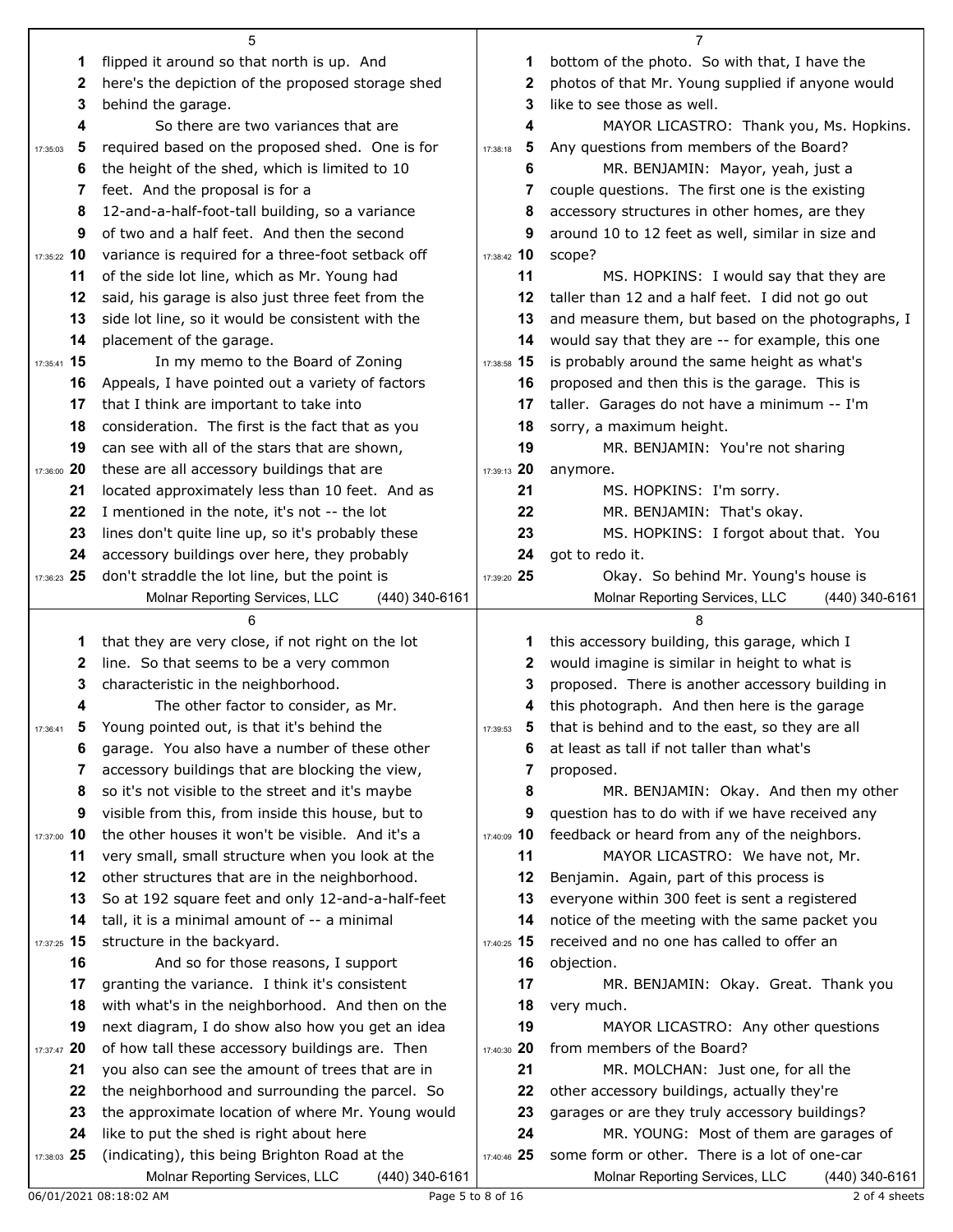|                   | 9                                                                                                     |                                     | 11                                                                                                |
|-------------------|-------------------------------------------------------------------------------------------------------|-------------------------------------|---------------------------------------------------------------------------------------------------|
| 1                 | garages as most of the properties in that area                                                        | 1                                   | and submitted photos of the existing accessory                                                    |
| 2                 | are very narrow, so most of them are very small                                                       | 2                                   | buildings on adjacent and nearby lots, as                                                         |
| 3                 | garages.                                                                                              | 3                                   | depicted in figure two, which we saw earlier, the                                                 |
| 4                 | MAYOR LICASTRO: Thank you. Anyone                                                                     | 4                                   | proposed location and height of the storage shed                                                  |
| 5<br>17:41:08     | else? Kris, go ahead.                                                                                 | 5<br>17:43:44                       | is similar to existing development pattern. And                                                   |
| 6                 | MS. HOPKINS: I have two points related                                                                | 6                                   | she closes with number five, granting the                                                         |
| 7                 | to the size of the building. So there are two                                                         | 7                                   | variances will be in harmony for the general                                                      |
| 8                 | additional requirements for accessory buildings.                                                      | 8                                   | purposes and intent of the zoning code.                                                           |
| 9                 | One is that they not exceed 15 percent of the                                                         | 9                                   | Are there any more questions from                                                                 |
| 17:41:25 10       | area, the ground floor area of the main building.                                                     | 17:43:56 10                         | members of the Board?                                                                             |
| 11                | And the shed at 192 square feet does meet that                                                        | 11                                  | MR. BENJAMIN: Just one more question as                                                           |
| 12                | threshold.                                                                                            | 12                                  | I'm looking at the photos. Do we anticipate any                                                   |
| 13                | And then there's also a requirement for                                                               | 13                                  | issues with water runoff, stormwater runoff and                                                   |
| 14                | size of the rear yard -- I'm sorry, size in                                                           | 14                                  | ponding, potential ponding in the backyard or                                                     |
| 17:41:40 15       | relation to the rear yard. And that it cannot                                                         | 17:44:14 15                         | neighboring yard?                                                                                 |
| 16                | exceed five percent of the rear yard. In looking                                                      | 16                                  | MAYOR LICASTRO: Are you changing                                                                  |
| 17                | at the relationship of the shed to the lot, I                                                         | 17                                  | topography, Mr. Young?                                                                            |
| 18                | compared it only to the size of the 50-foot wide                                                      | 18                                  | MR. YOUNG: No, I'm not at all. I don't                                                            |
| 19                | lot.                                                                                                  | 19                                  | think there's going to be a problem. The main                                                     |
| 17:42:00 20       | Mr. Young mentions in his application                                                                 | 17:44:27 20                         | garage has gutters and it goes into a drain                                                       |
| 21                | that he is going through a lot consolidation                                                          | 21                                  | system. The smaller shed does not have gutters,                                                   |
| 22                | process right now, but it's not completed yet, so                                                     | 22                                  | it will just drain into the sand and soil and                                                     |
| 23                | my analysis was done on the original 50-foot wide                                                     | 23                                  | percolate on its own.                                                                             |
| 24                | lot. In both cases, the proposed storage shed                                                         | 24                                  | MR. BENJAMIN: Okay.                                                                               |
| 17:42:19 25       | meets the area limitations.                                                                           | 17:44:45 25                         | MAYOR LICASTRO: Both of you are                                                                   |
|                   | Molnar Reporting Services, LLC<br>$(440)$ 340-6161                                                    |                                     | Molnar Reporting Services, LLC<br>(440) 340-6161                                                  |
|                   |                                                                                                       |                                     |                                                                                                   |
|                   | 10                                                                                                    |                                     | 12                                                                                                |
| 1                 | MAYOR LICASTRO: Thank you, Ms. Hopkins.                                                               | 1                                   | residents of the west end, which is a very sandy                                                  |
| 2                 | Any other questions from the Board?                                                                   | $\mathbf{2}$                        | soil.                                                                                             |
| 3                 | MR. BENJAMIN: One more question. What                                                                 | 3                                   | MR. BENJAMIN: Oh, I know.                                                                         |
| 4                 | will the foundation be? Is it going to be a                                                           | 4                                   | MAYOR LICASTRO: I know you know. Mr.                                                              |
| 5<br>17:42:33     | poured cement or asphalt?                                                                             | $\overline{\mathbf{5}}$<br>17:44:54 | Marong, any comments from you?                                                                    |
| 6                 | MR. YOUNG: Yes, poured cement.                                                                        | 6                                   | MR. MARONG: The only thing from legal                                                             |
| 7                 | MR. BENJAMIN: Okay. Cement. Great.                                                                    | 7                                   | under 1121.07, by making your motion, you're                                                      |
| 8                 | Thank you.                                                                                            | 8                                   | finding that Mr. Young met the practical                                                          |
| 9                 | MAYOR LICASTRO: Anyone else from the                                                                  | 9                                   | difficulties test. It looks like from Kris's                                                      |
| 17:42:44 10       | Board? So let me just read from Ms. Hopkins'                                                          | 17:45:14 10                         | analysis there are two variances requested, so I                                                  |
| 11                | memo. She closes by saying, "Based on various                                                         | 11                                  | would ask for a motion on each one. It looks                                                      |
| 12                | factors, it's my opinion that it is reasonable                                                        | 12                                  | like one for height and one for setbacks, so I'd                                                  |
| 13                | for the Board of Zoning Appeals to grant the                                                          | 13                                  | be specific. If the Board is going to rely on                                                     |
| 14                | requested variances based on the following: And                                                       | 14                                  | those enumerated provisions in Ms. Hopkins' memo,                                                 |
| 17:43:02 15<br>16 | they are number one, the requested two-foot                                                           | 17:45:31 15<br>16                   | just make that next step that it meets the                                                        |
| 17                | six-inch height variance for the 192 square foot                                                      | 17                                  | practical difficulties test, because we are                                                       |
| 18                | shed is minimal. Number two, the storage shed is                                                      | 18                                  | dealing in area variances.                                                                        |
| 19                | screened from the neighbor's view because of its<br>placement behind the existing garage and the      | 19                                  | MAYOR LICASTRO: Thank you, Mark. Any<br>more questions from Board members? Okay. So               |
|                   |                                                                                                       | 17:45:45 20                         |                                                                                                   |
| 17:43:16 20<br>21 | small setbacks of accessory buildings on adjacent<br>parcels. Number three, the storage shed is to be | 21                                  | I'll entertain two separate motions. The first<br>of which is citing the practical difficulty, as |
| 22                | located the same distance from the lot line three                                                     | 22                                  | stated by Mr. Marong, that it is reasonable and                                                   |
| 23                | feet as the existing garage, which is nearly                                                          | 23                                  | we recommend that council approve a variance on                                                   |
| 24                | three times larger and taller than the storage                                                        | 24                                  | the height of the structure as stated.                                                            |
| 17:43:31 25       | shed. Number four, as the applicant has shown                                                         | 17:45:59 25                         | Is there such a motion?                                                                           |